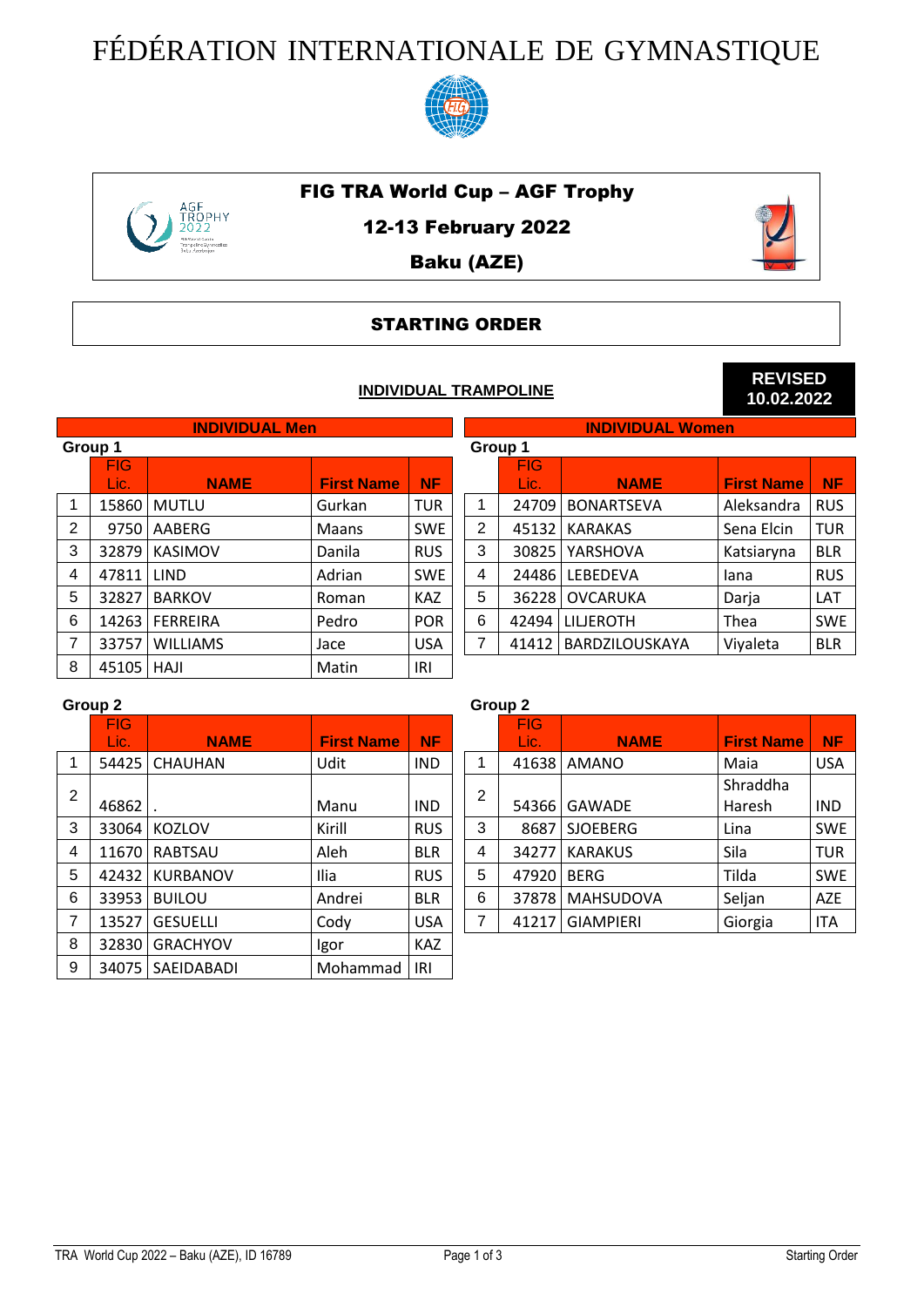|                | Group 3            |                     |                   |            |  |   | Group 3            |                  |                   |            |
|----------------|--------------------|---------------------|-------------------|------------|--|---|--------------------|------------------|-------------------|------------|
|                | <b>FIG</b><br>Lic. | <b>NAME</b>         | <b>First Name</b> | <b>NF</b>  |  |   | <b>FIG</b><br>Lic. | <b>NAME</b>      | <b>First Name</b> | <b>NF</b>  |
|                | 42706              | MACCAGNAN           | Ryan              | <b>USA</b> |  | 1 | 24515              | <b>GOLOTA</b>    | Meri              | <b>RUS</b> |
| $\overline{2}$ | 45357              | <b>NEGI</b>         | Rahul Singh       | <b>IND</b> |  | 2 | 54431              | <b>SHAIK</b>     | Yaasin            | <b>IND</b> |
| 3              | 44627              | <b>HOPFGARTNER</b>  | Georg             | <b>AUT</b> |  | 3 | 41458              | <b>KUIDAN</b>    | Viktoryia         | <b>BLR</b> |
| 4              | 7045               | <b>ABREU</b>        | Diogo             | <b>POR</b> |  | 4 | 54371              | <b>PAKHLE</b>    | Rahi Nitin        | <b>IND</b> |
| 5              | 23366              | <b>WIZANI</b>       | Benny             | <b>AUT</b> |  | 5 | 34657              | <b>FLENSBURG</b> | Alice             | <b>SWE</b> |
| 6              | 41543              | LITVINOVICH         | Ivan              | <b>BLR</b> |  | 6 | 9303               | <b>KUNDIUS</b>   | Irina             | <b>RUS</b> |
| 7              |                    |                     | Huseyin           |            |  | 7 |                    |                  |                   |            |
|                | 34272              | YONTUCU             | Engin             | <b>TUR</b> |  |   | 45389              | <b>BREED</b>     | Siddhi            | <b>IND</b> |
| 8              | 45107              | <b>MAM ABDOLLAH</b> | Aria              | IRI        |  |   |                    |                  |                   |            |

#### **Group 3 Group 3**

|                | .                  |                  |                   |            |  |  |  |  |  |
|----------------|--------------------|------------------|-------------------|------------|--|--|--|--|--|
|                | <b>FIG</b><br>Lic. | <b>NAME</b>      | <b>First Name</b> | <b>NF</b>  |  |  |  |  |  |
| 1              | 24515              | <b>GOLOTA</b>    | Meri              | <b>RUS</b> |  |  |  |  |  |
| $\overline{2}$ | 54431              | <b>SHAIK</b>     | Yaasin            | <b>IND</b> |  |  |  |  |  |
| 3              | 41458              | <b>KUIDAN</b>    | Viktoryia         | <b>BLR</b> |  |  |  |  |  |
| 4              | 54371              | <b>PAKHLE</b>    | Rahi Nitin        | <b>IND</b> |  |  |  |  |  |
| 5              | 34657              | <b>FLENSBURG</b> | Alice             | <b>SWE</b> |  |  |  |  |  |
| 6              | 9303               | <b>KUNDIUS</b>   | Irina             | <b>RUS</b> |  |  |  |  |  |
| 7              | 45389              | <b>BREED</b>     | Siddhi            | IND        |  |  |  |  |  |

#### **Group 4**

|                | <b>FIG</b> |                         |                   |            |
|----------------|------------|-------------------------|-------------------|------------|
|                | Lic.       | <b>NAME</b>             | <b>First Name</b> | <b>NF</b>  |
| 1              | 11666      | <b>HANCHAROU</b>        | Uladzislau        | <b>BLR</b> |
| $\overline{2}$ | 45338      | <b>BILLVEN EDHAMMER</b> | Vilhelm           | <b>SWE</b> |
| 3              | 54338      | <b>HOSSEINI</b>         | Seyedamirhossein  | IRI        |
| 4              | 36436      | YAGMUR                  | Emre              | <b>TUR</b> |
| 5              | 54384      | <b>BHOIR</b>            | Adarsh Anil       | <b>IND</b> |
| 6              | 42702      | <b>HARDER</b>           | Trevor            | <b>USA</b> |
| $\overline{7}$ | 14077      | <b>MUSSABAYEV</b>       | Danil             | <b>KAZ</b> |
| 8              | 41946      | <b>TANOVITSKII</b>      | Maksim            | <b>RUS</b> |
| 9              | 47059      | <b>TASMAGAMBETOV</b>    | Yerlan            | <b>KAZ</b> |

#### **SYNCHRONIZED TRAMPOLINE**

|                | <b>SYNCHRO Men</b> |                    |                   |            |         |                         | <b>SYNCHRO Women</b> |                   |            |
|----------------|--------------------|--------------------|-------------------|------------|---------|-------------------------|----------------------|-------------------|------------|
|                | Group 1            |                    |                   |            | Group 1 |                         |                      |                   |            |
|                | FIG Lic.           | <b>NAME</b>        | <b>First Name</b> | <b>NF</b>  |         | FIG.<br>Lic.            | <b>NAME</b>          | <b>First Name</b> | <b>NF</b>  |
| 1              | 14077              | MUSSABAYEV         | Danil             | <b>KAZ</b> |         | 41458<br>1 <sup>1</sup> | <b>KUIDAN</b>        | Viktoryia         | <b>BLR</b> |
|                | 47059              | TASMAGAMBETOV      | Yerlan            |            |         | 30825                   | YARSHOVA             | Katsiaryna        |            |
| $\overline{2}$ | 33953              | <b>BUILOU</b>      | Andrei            | <b>BLR</b> |         | 2 <sup>1</sup><br>45132 | <b>KARAKAS</b>       | Sena Elcin        | <b>TUR</b> |
|                | 41543              | <b>LITVINOVICH</b> | Ivan              |            |         | 34277                   | <b>KARAKUS</b>       | Sila              |            |
| 3              | 41946              | <b>TANOVITSKII</b> | Maksim            | <b>RUS</b> |         | 3 24709                 | <b>BONARTSEVA</b>    | Aleksandra        | <b>RUS</b> |
|                | 42432              | <b>KURBANOV</b>    | Ilia              |            |         | 24515                   | <b>GOLOTA</b>        | Meri              |            |
| 4              | 15860              | <b>MUTLU</b>       | Gurkan            | <b>TUR</b> |         | 42494<br>$\overline{4}$ | LILJEROTH            | Thea              | <b>SWE</b> |
|                | 34272              | YONTUCU            | Huseyin Engin     |            |         | 8687                    | <b>SJOEBERG</b>      | Lina              |            |
| 5              | 7045               | ABREU              | Diogo             | <b>POR</b> |         | 5 I<br>24486            | LEBEDEVA             | lana              | <b>RUS</b> |
|                | 14263              | <b>FERREIRA</b>    | Pedro             |            |         | 9303                    | <b>KUNDIUS</b>       | Irina             |            |
| 6              | 33757              | <b>WILLIAMS</b>    | Jace              | <b>USA</b> |         |                         |                      |                   |            |
|                | 13527              | <b>GESUELLI</b>    | Cody              |            |         |                         |                      |                   |            |

|               | <b>SYNCHRO Women</b> |                   |                   |            |  |  |  |  |  |  |
|---------------|----------------------|-------------------|-------------------|------------|--|--|--|--|--|--|
|               | Group 1              |                   |                   |            |  |  |  |  |  |  |
|               | <b>FIG</b>           |                   |                   |            |  |  |  |  |  |  |
|               | Lic.                 | <b>NAME</b>       | <b>First Name</b> | <b>NF</b>  |  |  |  |  |  |  |
| 1             | 41458                | <b>KUIDAN</b>     | Viktoryia         | <b>BLR</b> |  |  |  |  |  |  |
|               | 30825                | YARSHOVA          | Katsiaryna        |            |  |  |  |  |  |  |
| $\mathcal{L}$ | 45132                | <b>KARAKAS</b>    | Sena Elcin        | <b>TUR</b> |  |  |  |  |  |  |
|               | 34277                | <b>KARAKUS</b>    | Sila              |            |  |  |  |  |  |  |
| 3             | 24709                | <b>BONARTSEVA</b> | Aleksandra        | <b>RUS</b> |  |  |  |  |  |  |
|               | 24515                | <b>GOLOTA</b>     | Meri              |            |  |  |  |  |  |  |
| 4             | 42494                | LILJEROTH         | Thea              | <b>SWE</b> |  |  |  |  |  |  |
|               | 8687                 | <b>SJOEBERG</b>   | Lina              |            |  |  |  |  |  |  |
| 5.            | 24486                | LEBEDEVA          | lana              | <b>RUS</b> |  |  |  |  |  |  |
|               | 9303                 | <b>KUNDIUS</b>    | Irina             |            |  |  |  |  |  |  |

*(cont. SYN)*